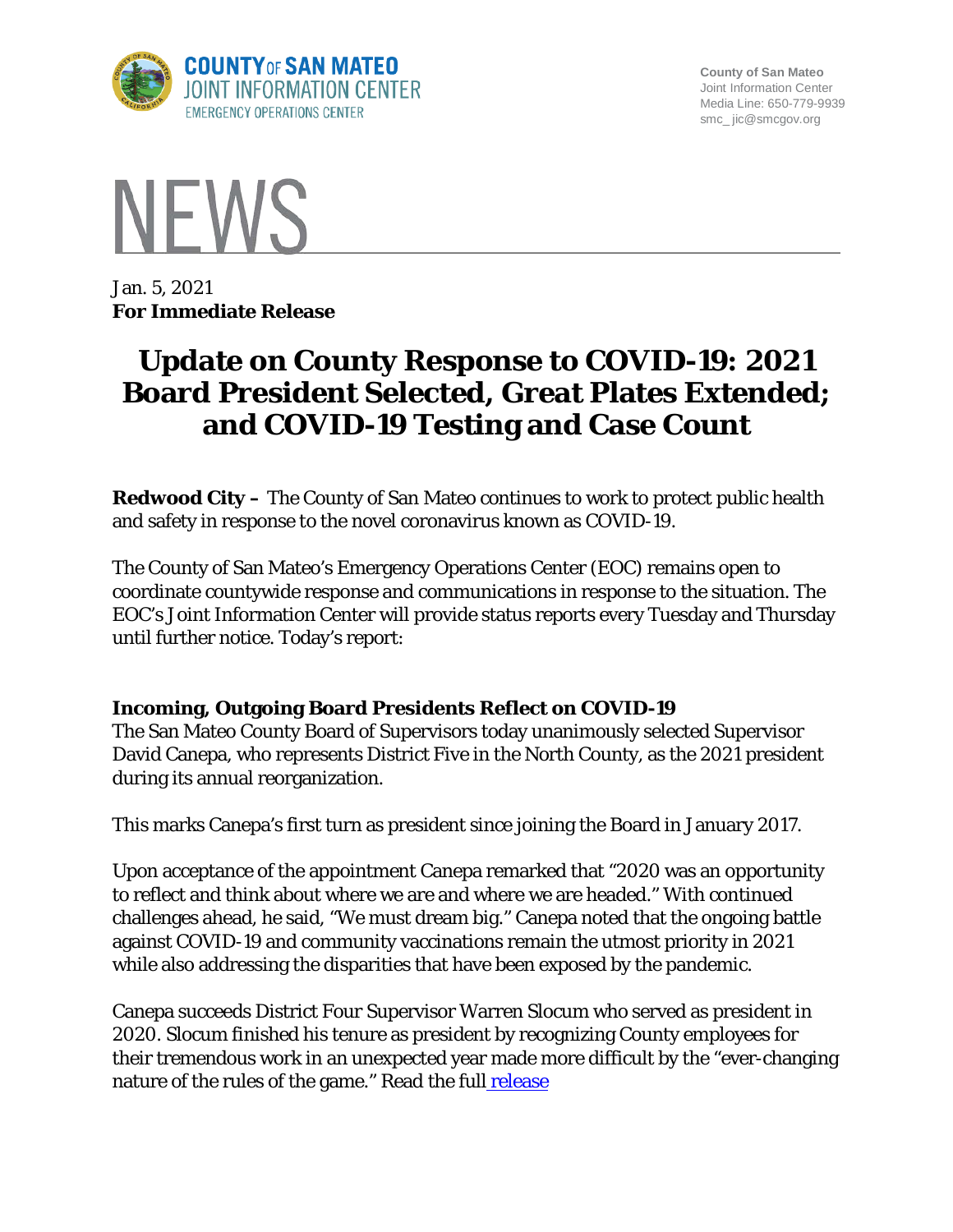### **Great Plates Delivered Program Extended**

The Board of Supervisors today voted to continue funding of the successful Great Plates Delivered program through Feb. 6. The program has been a critical resource during the pandemic for qualifying seniors in San Mateo County who can't shop for or prepare meals for themselves.

Between May 9, 2020 and December 4, 2020 in San Mateo County, the Great Plates Delivered program provided 1,062,105 meals to older adults and added \$23,366,310 to the local restaurant economy.

Seniors who are aged 65 or older, or seniors aged 60-64 at high-risk from COVID-19 may be eligible to receive 18 free meals each week - from local restaurants - straight to the front door through the program. Learn more at<https://www.smcgov.org/food>

### **COVID-19 Testing Available in County for Adults and Children**

Safe, easy and no-cost testing is widely available at County-sponsored locations for everyone who works or lives in San Mateo County — regardless of symptoms.

To get a COVID-19 test, San Mateo County residents should first contact their health care provider.

If you cannot get a timely test through your health care provider, the following Countysponsored testing options are available.

# **San Mateo County Event Center**

Appointments are available for adults and children at least one-year old Tuesdays through Saturdays from 7 a.m. to 7 p.m. at the San Mateo County Event Center, 1346 Saratoga Drive, San Mateo, 94403.

The test is no-cost to you but insurance will be billed if available (please have your insurance information ready). Make an appointment [here](https://lhi.care/covidtesting)

Contact the LHI Call Center at (888) 634-1123 for assistance making an appointment if you do not have access to the internet and to schedule testing for children under 13.

# **Rotating Testing Locations**

The following locations offer testing for anyone over 12 years old on a rotating basis.